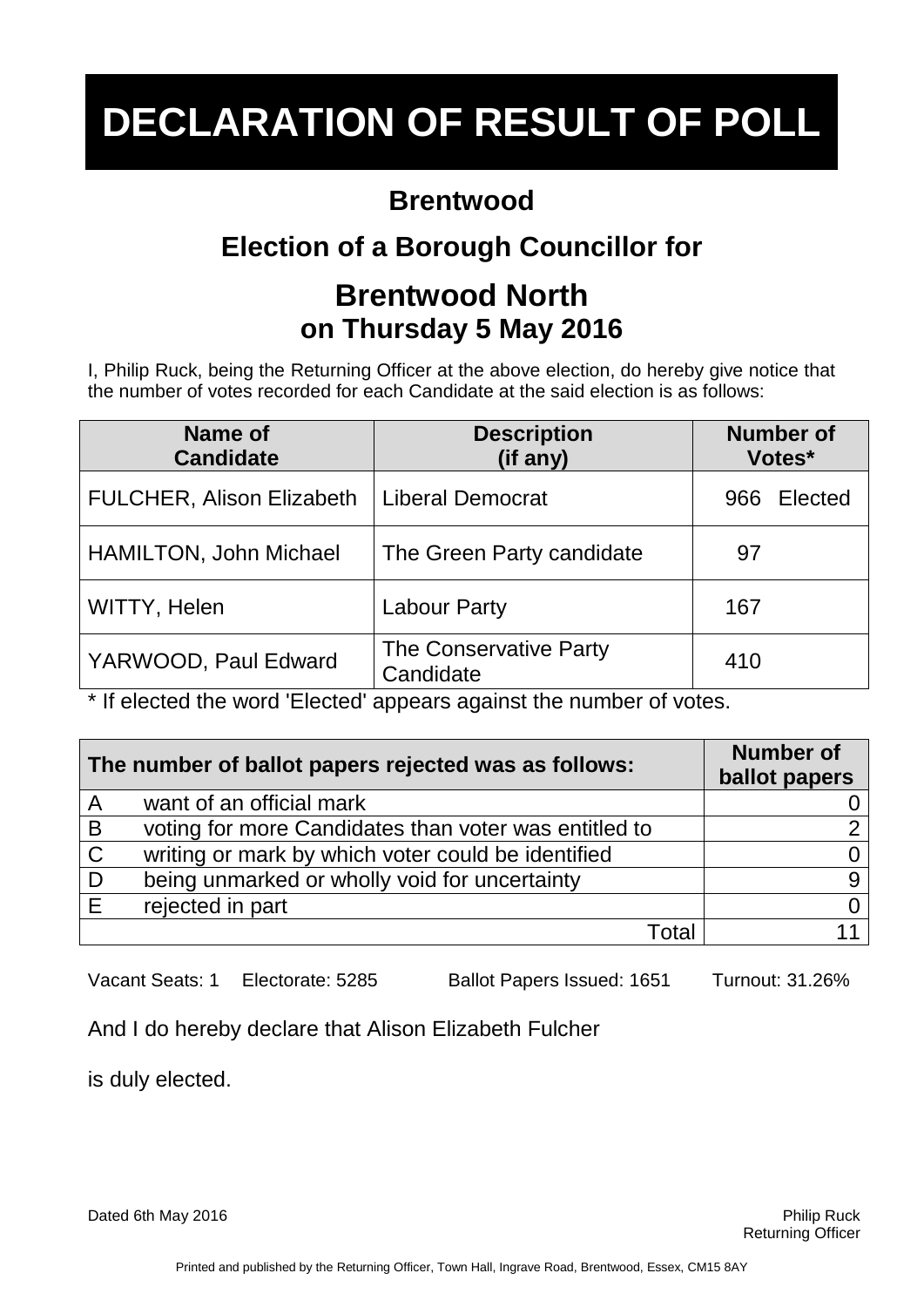#### **Brentwood**

## **Election of a Borough Councillor for**

### **Brentwood South on Thursday 5 May 2016**

I, Philip Ruck, being the Returning Officer at the above election, do hereby give notice that the number of votes recorded for each Candidate at the said election is as follows:

| Name of<br><b>Candidate</b>            | <b>Description</b><br>(if any)      | <b>Number of</b><br>Votes* |
|----------------------------------------|-------------------------------------|----------------------------|
| <b>MORRISSEY, Juliette</b>             | <b>Labour Party</b>                 | Elected<br>486             |
| NAYLOR, Dominic Phillip                | <b>Liberal Democrat</b>             | 225                        |
| <b>SOUTHGATE, Wilfred</b>              | UK Independence Party (UKIP)        | 246                        |
| <b>TIERNEY, Catherine Mary</b><br>Anne | The Conservative Party<br>Candidate | 478                        |

\* If elected the word 'Elected' appears against the number of votes.

| The number of ballot papers rejected was as follows: |                                                       | <b>Number of</b><br>ballot papers |
|------------------------------------------------------|-------------------------------------------------------|-----------------------------------|
| $\overline{A}$                                       | want of an official mark                              |                                   |
| B                                                    | voting for more Candidates than voter was entitled to |                                   |
| $\mathsf{C}$                                         | writing or mark by which voter could be identified    |                                   |
| D                                                    | being unmarked or wholly void for uncertainty         |                                   |
| E                                                    | rejected in part                                      |                                   |
|                                                      | Total                                                 |                                   |

Vacant Seats: 1 Electorate: 4422 Ballot Papers Issued: 1437 Turnout: 32.5%

And I do hereby declare that Juliette Morrissey

is duly elected.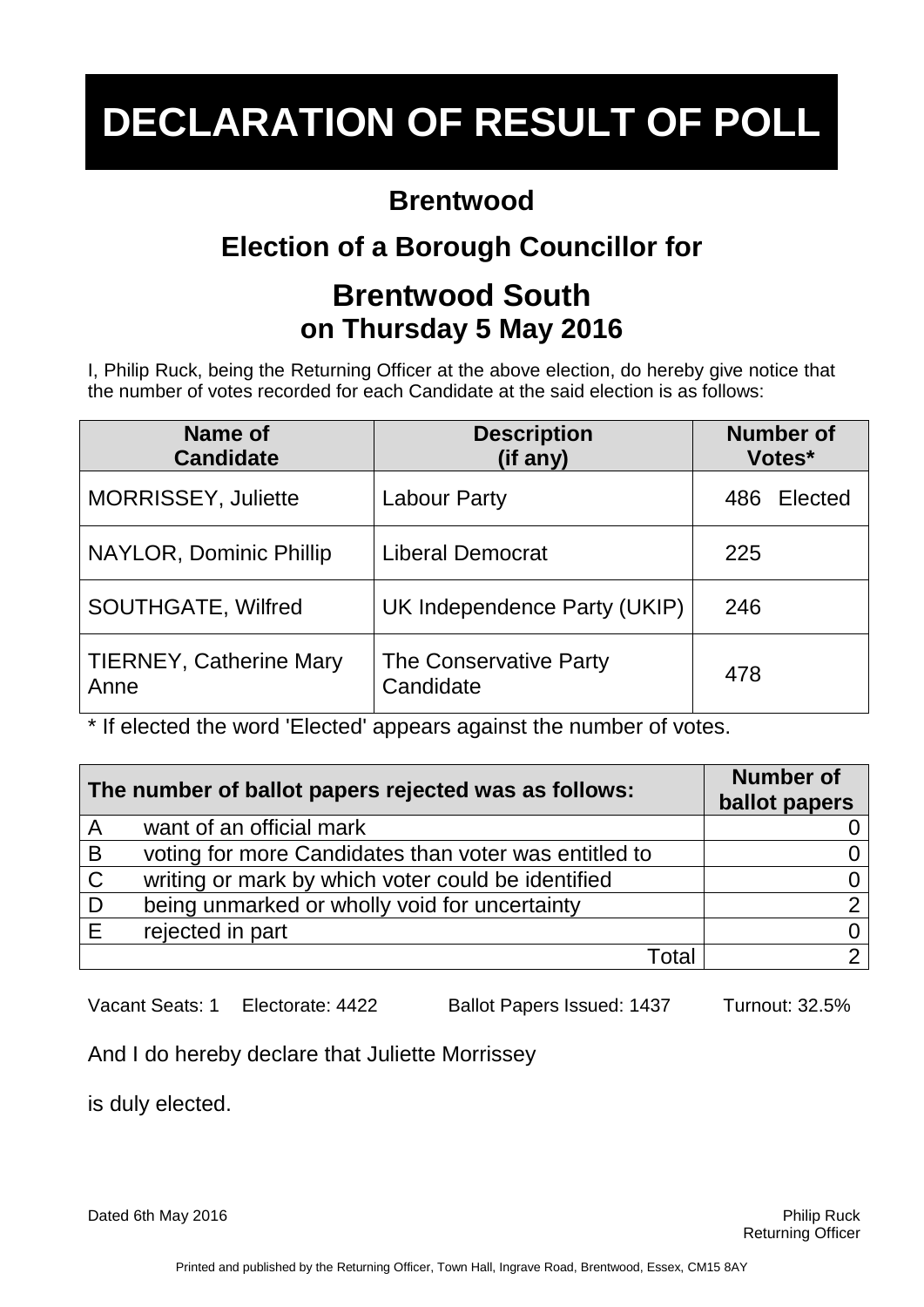#### **Brentwood**

## **Election of a Borough Councillor for**

### **Brentwood West on Thursday 5 May 2016**

I, Philip Ruck, being the Returning Officer at the above election, do hereby give notice that the number of votes recorded for each Candidate at the said election is as follows:

| Name of<br><b>Candidate</b>   | <b>Description</b><br>(if any)      | <b>Number of</b><br>Votes* |
|-------------------------------|-------------------------------------|----------------------------|
| <b>CHILVERS, Karen Louise</b> | <b>Liberal Democrat</b>             | Elected<br>886             |
| FOSTER, Deborah Lynn          | <b>Labour Party</b>                 | 159                        |
| <b>FREEMAN, Peter David</b>   | The Conservative Party<br>Candidate | 536                        |
| <b>JEATER, Paul Francis</b>   | The Green Party candidate           | 86                         |

\* If elected the word 'Elected' appears against the number of votes.

| The number of ballot papers rejected was as follows: |                                                       | <b>Number of</b><br>ballot papers |
|------------------------------------------------------|-------------------------------------------------------|-----------------------------------|
| A                                                    | want of an official mark                              |                                   |
| $\overline{B}$                                       | voting for more Candidates than voter was entitled to |                                   |
| $\mathsf{C}$                                         | writing or mark by which voter could be identified    |                                   |
| ∣D                                                   | being unmarked or wholly void for uncertainty         |                                   |
| E                                                    | rejected in part                                      |                                   |
|                                                      | Total                                                 |                                   |

Vacant Seats: 1 Electorate: 5392 Ballot Papers Issued: 1679 Turnout: 31.14%

And I do hereby declare that Karen Louise Chilvers

is duly elected.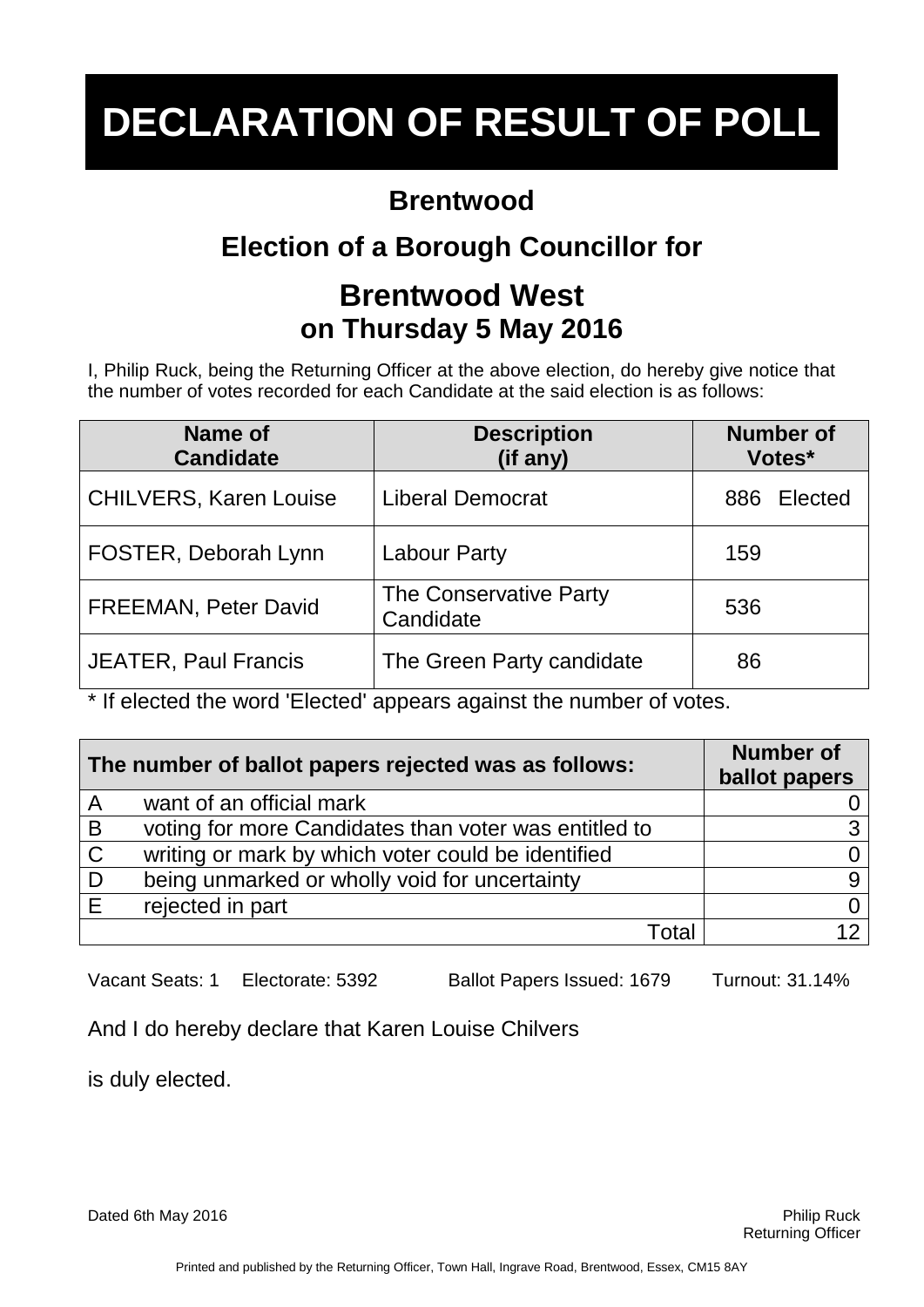#### **Brentwood**

## **Election of a Borough Councillor for**

### **Brizes & Doddinghurst on Thursday 5 May 2016**

I, Philip Ruck, being the Returning Officer at the above election, do hereby give notice that the number of votes recorded for each Candidate at the said election is as follows:

| Name of<br><b>Candidate</b> | <b>Description</b><br>(if any)      | <b>Number of</b><br>Votes* |
|-----------------------------|-------------------------------------|----------------------------|
| <b>BENSON, Emma Louise</b>  | <b>Labour Party</b>                 | 163                        |
| LAPLAIN, Jason Joseph       | <b>Liberal Democrat</b>             | 166                        |
| MCCHEYNE, Roger John        | The Conservative Party<br>Candidate | Elected<br>963             |
| <b>SCEATS, Peter Howard</b> |                                     | 187                        |

\* If elected the word 'Elected' appears against the number of votes.

| The number of ballot papers rejected was as follows: |                                                       | <b>Number of</b><br>ballot papers |
|------------------------------------------------------|-------------------------------------------------------|-----------------------------------|
| A                                                    | want of an official mark                              |                                   |
| $\overline{B}$                                       | voting for more Candidates than voter was entitled to |                                   |
| $\mathsf{C}$                                         | writing or mark by which voter could be identified    |                                   |
| D                                                    | being unmarked or wholly void for uncertainty         |                                   |
| E                                                    | rejected in part                                      |                                   |
|                                                      | Total                                                 |                                   |

Vacant Seats: 1 Electorate: 4748 Ballot Papers Issued: 1488 Turnout: 31.34%

And I do hereby declare that Roger John McCheyne

is duly elected.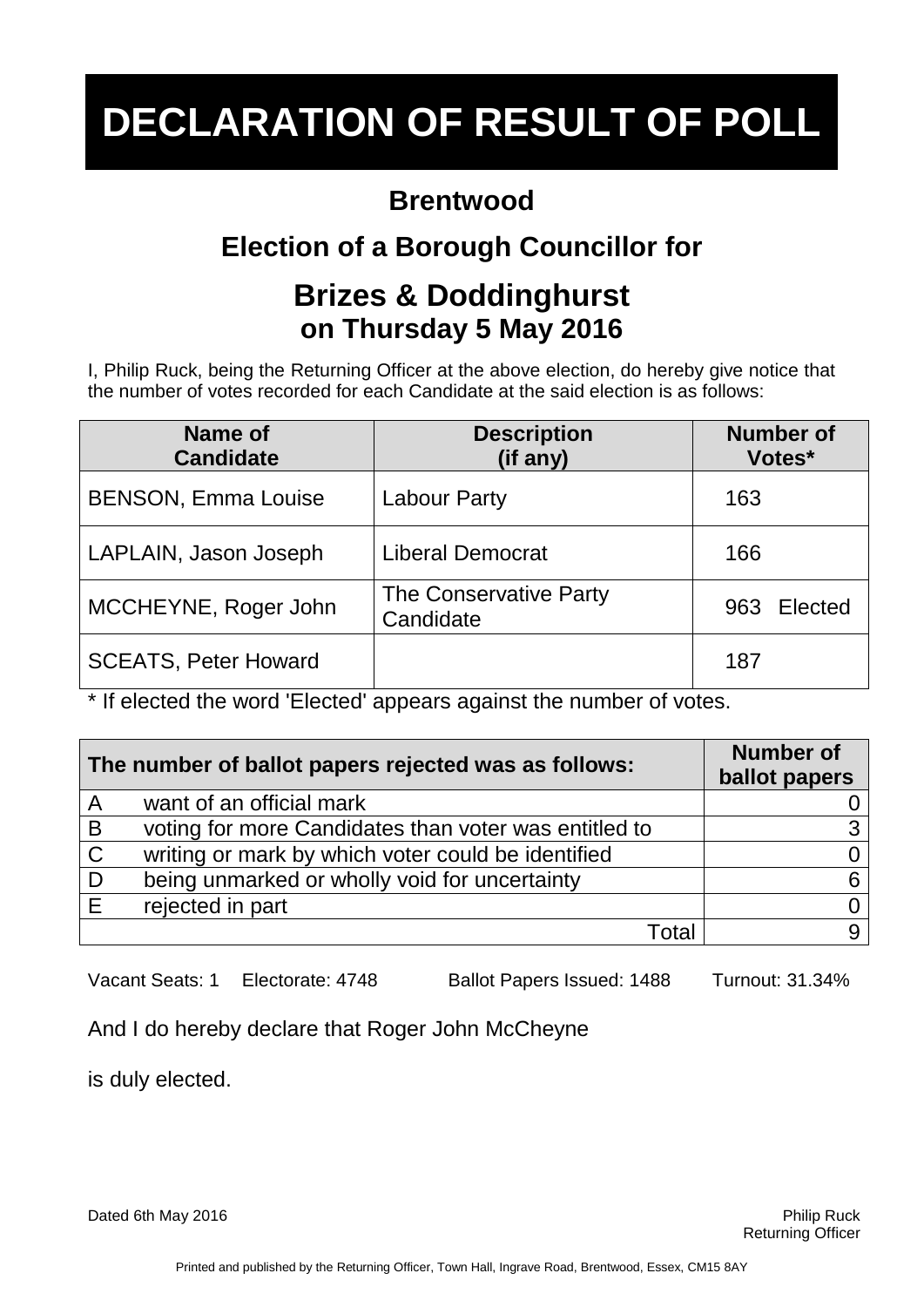#### **Brentwood**

## **Election of a Borough Councillor for**

### **Hutton Central on Thursday 5 May 2016**

I, Philip Ruck, being the Returning Officer at the above election, do hereby give notice that the number of votes recorded for each Candidate at the said election is as follows:

| Name of<br><b>Candidate</b>                | <b>Description</b><br>(if any)      | <b>Number of</b><br>Votes* |
|--------------------------------------------|-------------------------------------|----------------------------|
| <b>BELL, Grace Mary Anne</b>               | <b>Liberal Democrat</b>             | 150                        |
| <b>KERSLAKE, John Wilfred</b><br>Ernest    | The Conservative Party<br>Candidate | 623 Elected                |
| <b>KORTLANDT, Susan</b><br><b>Margaret</b> | <b>Labour Party</b>                 | 116                        |

\* If elected the word 'Elected' appears against the number of votes.

| The number of ballot papers rejected was as follows: |                                                       | <b>Number of</b><br>ballot papers |
|------------------------------------------------------|-------------------------------------------------------|-----------------------------------|
| A                                                    | want of an official mark                              |                                   |
| $\overline{B}$                                       | voting for more Candidates than voter was entitled to |                                   |
| $\overline{C}$                                       | writing or mark by which voter could be identified    |                                   |
| D                                                    | being unmarked or wholly void for uncertainty         |                                   |
| E                                                    | rejected in part                                      |                                   |
|                                                      | Total                                                 |                                   |

Vacant Seats: 1 Electorate: 3038 Ballot Papers Issued: 898 Turnout: 29.56%

And I do hereby declare that John Wilfred Ernest Kerslake

is duly elected.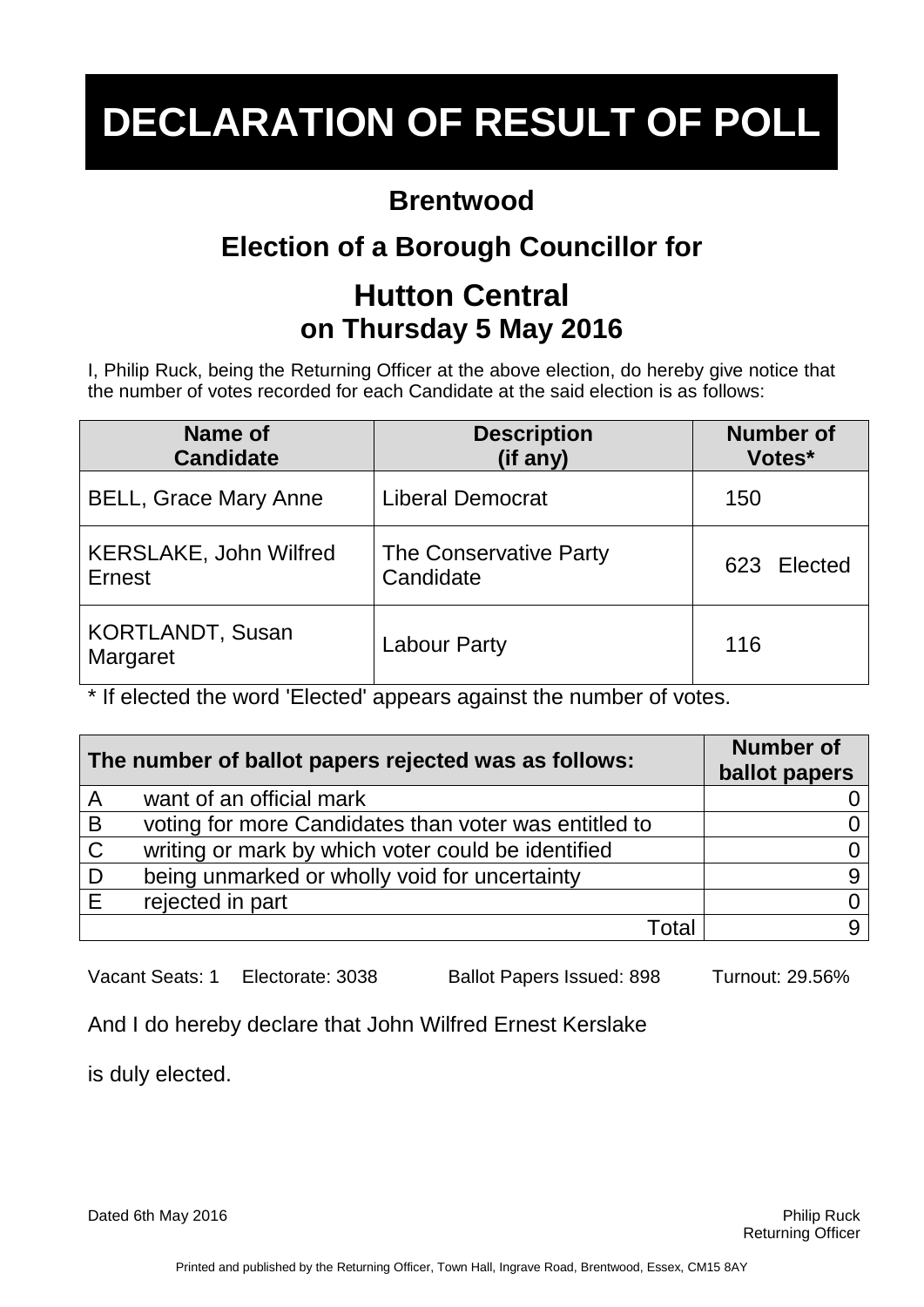#### **Brentwood**

## **Election of a Borough Councillor for**

### **Hutton North on Thursday 5 May 2016**

I, Philip Ruck, being the Returning Officer at the above election, do hereby give notice that the number of votes recorded for each Candidate at the said election is as follows:

| <b>Name of</b><br><b>Candidate</b> | <b>Description</b><br>(if any)       | <b>Number of</b><br>Votes* |
|------------------------------------|--------------------------------------|----------------------------|
| <b>GREEN, David</b>                | <b>Liberal Democrat</b>              | 111                        |
| MCKINLAY, Louise Jane              | The Conservative Party<br>Candidate  | Elected<br>790             |
| <b>PRESTON, Liam Benjamin</b>      | <b>Labour and Co-operative Party</b> | 167                        |

\* If elected the word 'Elected' appears against the number of votes.

| The number of ballot papers rejected was as follows: |                                                       | <b>Number of</b><br>ballot papers |
|------------------------------------------------------|-------------------------------------------------------|-----------------------------------|
| $\overline{A}$                                       | want of an official mark                              |                                   |
| B                                                    | voting for more Candidates than voter was entitled to |                                   |
| $\mathsf{C}$                                         | writing or mark by which voter could be identified    |                                   |
| D                                                    | being unmarked or wholly void for uncertainty         | 11                                |
| E                                                    | rejected in part                                      |                                   |
|                                                      | Total                                                 |                                   |

Vacant Seats: 1 Electorate: 3192 Ballot Papers Issued: 1079 Turnout: 33.8%

And I do hereby declare that Louise Jane McKinlay

is duly elected.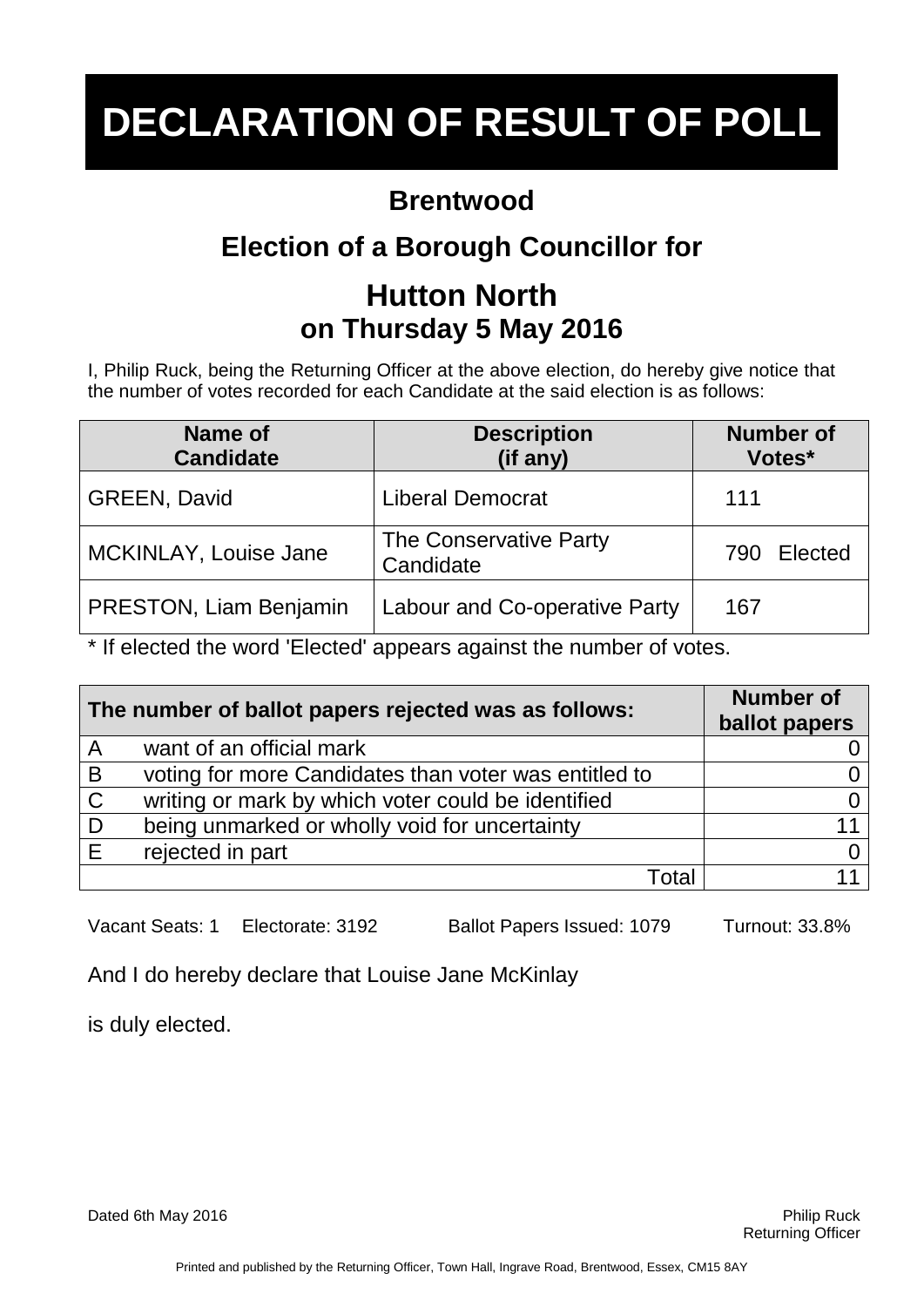#### **Brentwood**

## **Election of a Borough Councillor for**

### **Hutton South on Thursday 5 May 2016**

I, Philip Ruck, being the Returning Officer at the above election, do hereby give notice that the number of votes recorded for each Candidate at the said election is as follows:

| Name of<br><b>Candidate</b>  | <b>Description</b><br>(if any)      | <b>Number of</b><br>Votes* |
|------------------------------|-------------------------------------|----------------------------|
| <b>BLUNSTEN, Toby Joseph</b> | <b>Labour Party</b>                 | 108                        |
| <b>BROWN, Colin Stuart</b>   | <b>Liberal Democrat</b>             | 71                         |
| <b>REED, Mark Peter</b>      | The Conservative Party<br>Candidate | Elected<br>691             |
| WATT, David                  | UK Independence Party (UKIP)        | 185                        |

\* If elected the word 'Elected' appears against the number of votes.

| The number of ballot papers rejected was as follows: |                                                       | <b>Number of</b><br>ballot papers |
|------------------------------------------------------|-------------------------------------------------------|-----------------------------------|
| $\overline{A}$                                       | want of an official mark                              |                                   |
| $\overline{B}$                                       | voting for more Candidates than voter was entitled to |                                   |
| $\mathsf{C}$                                         | writing or mark by which voter could be identified    |                                   |
| ∣D                                                   | being unmarked or wholly void for uncertainty         |                                   |
| E                                                    | rejected in part                                      |                                   |
|                                                      | Total                                                 |                                   |

Vacant Seats: 1 Electorate: 3082 Ballot Papers Issued: 1058 Turnout: 34.33%

And I do hereby declare that Mark Peter Reed

is duly elected.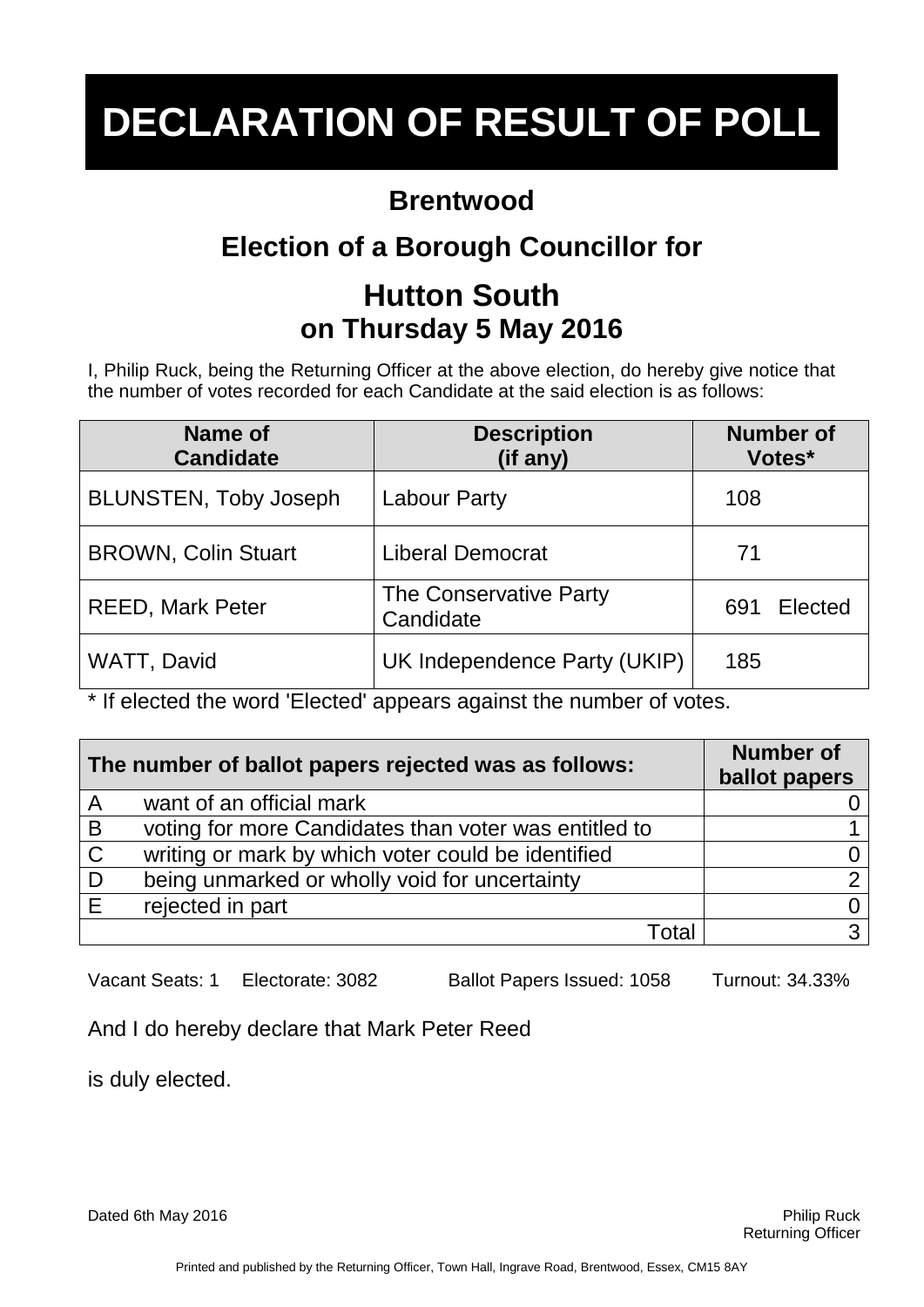#### **Brentwood**

## **Election of a Borough Councillor for**

#### **Ingatestone, Fryerning & Mountnessing on Thursday 5 May 2016**

I, Philip Ruck, being the Returning Officer at the above election, do hereby give notice that the number of votes recorded for each Candidate at the said election is as follows:

| <b>Name of</b><br><b>Candidate</b> | <b>Description</b><br>(if any)      | <b>Number of</b><br>Votes* |
|------------------------------------|-------------------------------------|----------------------------|
| <b>BRIDGE, Thomas</b>              | The Conservative Party<br>Candidate | Elected<br>1000            |
| COLEMAN-BENNETT,<br>Rebecca Louise | <b>Liberal Democrat</b>             | 139                        |
| <b>HEALES, Alison Alicia</b>       | UK Independence Party (UKIP)        | 336                        |
| <b>WINTER, Jane Elizabeth</b>      | <b>Labour Party</b>                 | 256                        |

\* If elected the word 'Elected' appears against the number of votes.

| The number of ballot papers rejected was as follows: |                                                       | <b>Number of</b><br>ballot papers |
|------------------------------------------------------|-------------------------------------------------------|-----------------------------------|
| $\overline{A}$                                       | want of an official mark                              |                                   |
| $\overline{B}$                                       | voting for more Candidates than voter was entitled to |                                   |
| $\overline{C}$                                       | writing or mark by which voter could be identified    |                                   |
| $\overline{D}$                                       | being unmarked or wholly void for uncertainty         |                                   |
| E                                                    | rejected in part                                      |                                   |
|                                                      | Total                                                 |                                   |

Vacant Seats: 1 Electorate: 4906 Ballot Papers Issued: 1739 Turnout: 35.45%

And I do hereby declare that Thomas Bridge

is duly elected.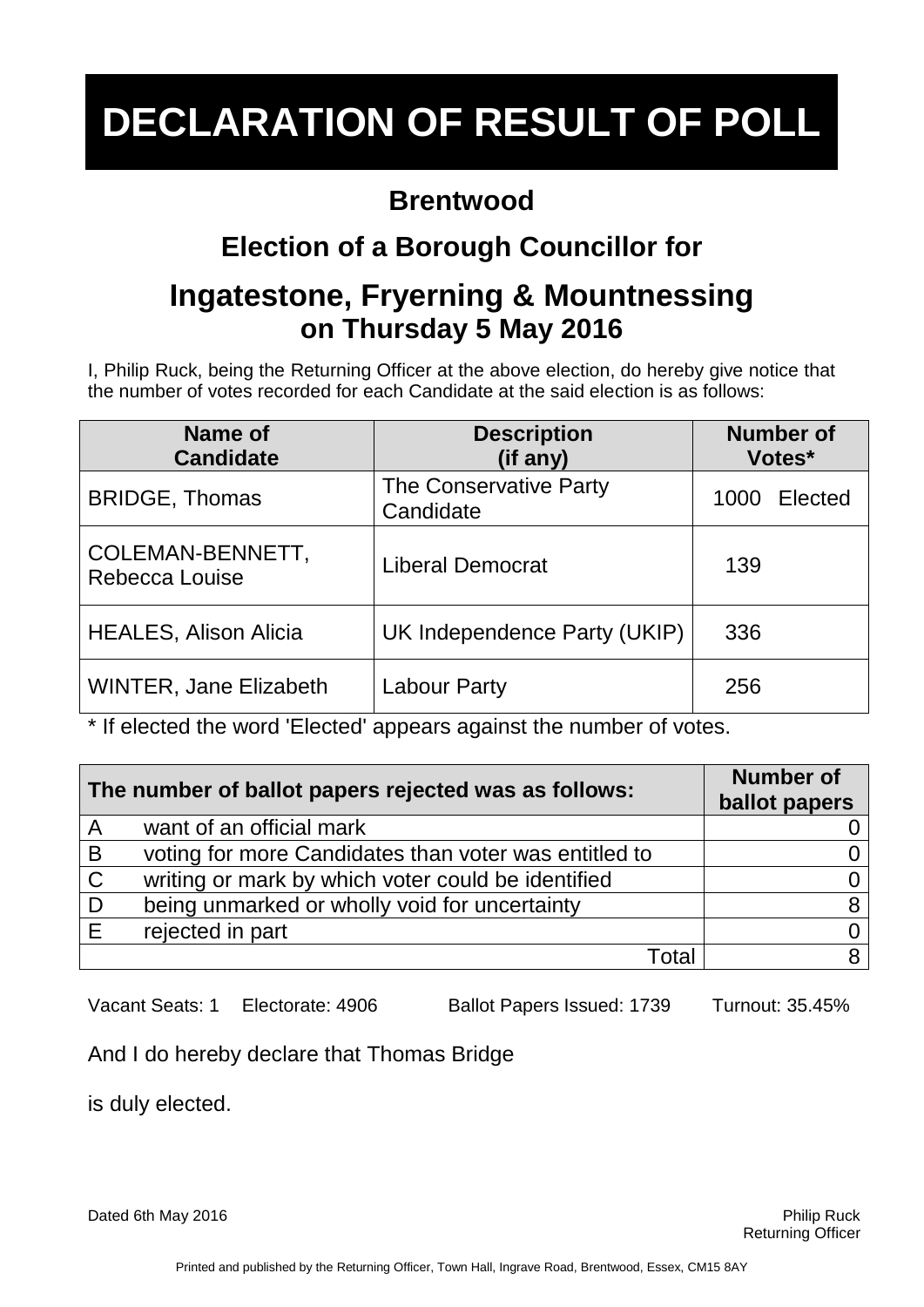### **Brentwood**

## **Election of a Borough Councillor for**

### **Pilgrims Hatch on Thursday 5 May 2016**

I, Philip Ruck, being the Returning Officer at the above election, do hereby give notice that the number of votes recorded for each Candidate at the said election is as follows:

| Name of<br><b>Candidate</b>           | <b>Description</b><br>(if any)      | <b>Number of</b><br>Votes* |
|---------------------------------------|-------------------------------------|----------------------------|
| <b>BALL, Cameron Frederick</b>        | <b>Labour Party</b>                 | 118                        |
| FINEGAN, Bryan Steven<br><b>Miles</b> | UK Independence Party (UKIP)        | 296                        |
| HARDY, Aaron Stephen                  | The Conservative Party<br>Candidate | 284                        |
| <b>KENDALL, David John</b>            | Liberal Democrat                    | Elected<br>960             |

\* If elected the word 'Elected' appears against the number of votes.

| The number of ballot papers rejected was as follows: |                                                       | <b>Number of</b><br>ballot papers |
|------------------------------------------------------|-------------------------------------------------------|-----------------------------------|
| $\overline{A}$                                       | want of an official mark                              |                                   |
| B                                                    | voting for more Candidates than voter was entitled to |                                   |
| $\overline{C}$                                       | writing or mark by which voter could be identified    |                                   |
| D                                                    | being unmarked or wholly void for uncertainty         |                                   |
| E                                                    | rejected in part                                      |                                   |
|                                                      | Total                                                 |                                   |

Vacant Seats: 1 Electorate: 4670 Ballot Papers Issued: 1662 Turnout: 35.61%

And I do hereby declare that David John Kendall

is duly elected.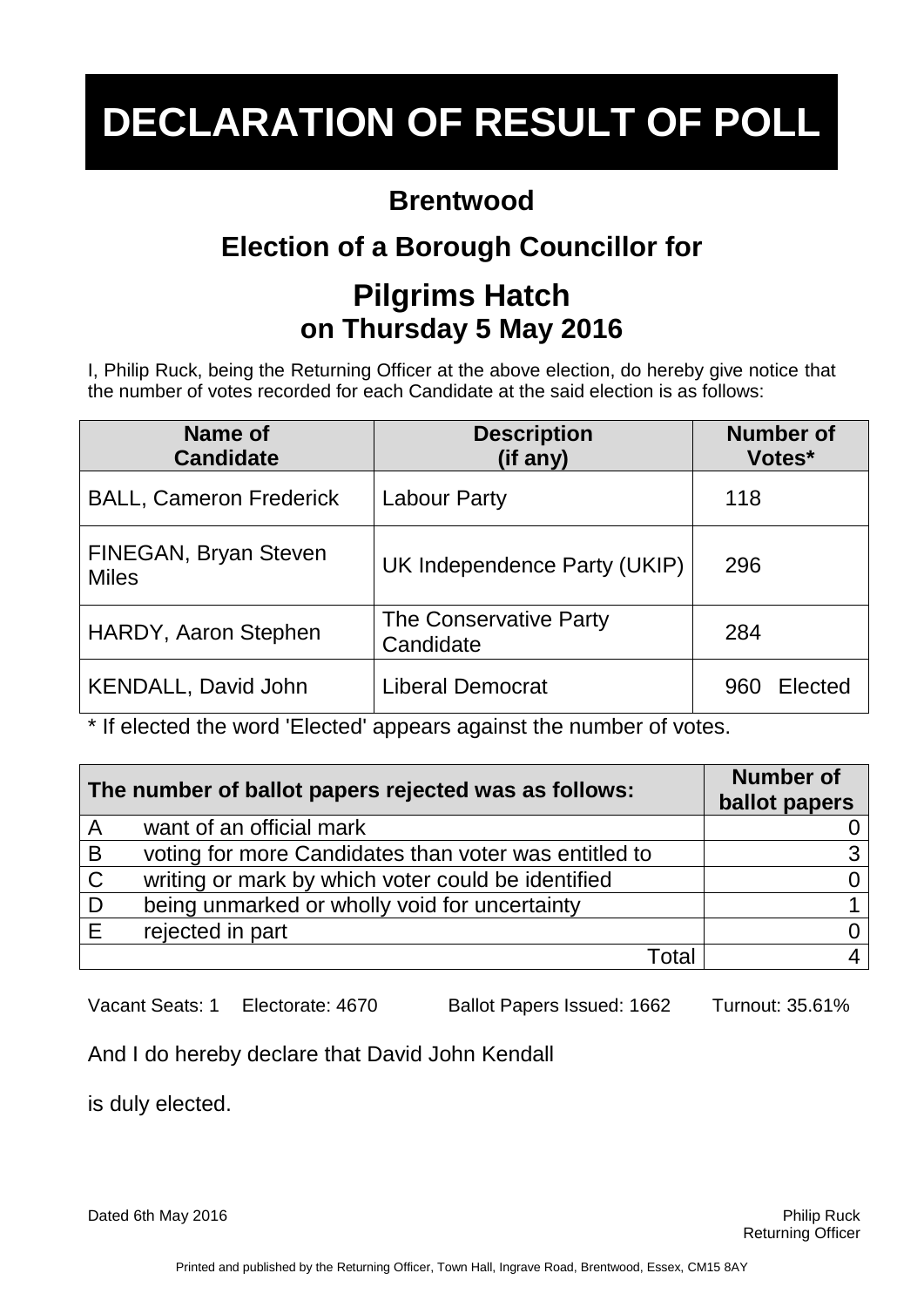### **Brentwood**

## **Election of a Borough Councillor for**

## **Shenfield on Thursday 5 May 2016**

I, Philip Ruck, being the Returning Officer at the above election, do hereby give notice that the number of votes recorded for each Candidate at the said election is as follows:

| Name of<br><b>Candidate</b>               | <b>Description</b><br>(if any)      | <b>Number of</b><br>Votes* |
|-------------------------------------------|-------------------------------------|----------------------------|
| <b>BRIGGS, Richard Malcolm</b>            | UK Independence Party (UKIP)        | 165                        |
| MILLWOOD, Richard                         | <b>Labour Party</b>                 | 96                         |
| PRICE, Linda Doreen                       | <b>Liberal Democrat</b>             | 430                        |
| <b>TUMBRIDGE, James</b><br><b>Richard</b> | The Conservative Party<br>Candidate | 1016 Elected               |

\* If elected the word 'Elected' appears against the number of votes.

| The number of ballot papers rejected was as follows: |                                                       | <b>Number of</b><br>ballot papers |
|------------------------------------------------------|-------------------------------------------------------|-----------------------------------|
| $\overline{A}$                                       | want of an official mark                              |                                   |
| $\overline{B}$                                       | voting for more Candidates than voter was entitled to |                                   |
| $\overline{C}$                                       | writing or mark by which voter could be identified    |                                   |
| $\overline{D}$                                       | being unmarked or wholly void for uncertainty         |                                   |
| E                                                    | rejected in part                                      |                                   |
|                                                      | Total                                                 |                                   |

Vacant Seats: 1 Electorate: 4271 Ballot Papers Issued: 1709 Turnout: 40.01%

And I do hereby declare that James Richard Tumbridge

is duly elected.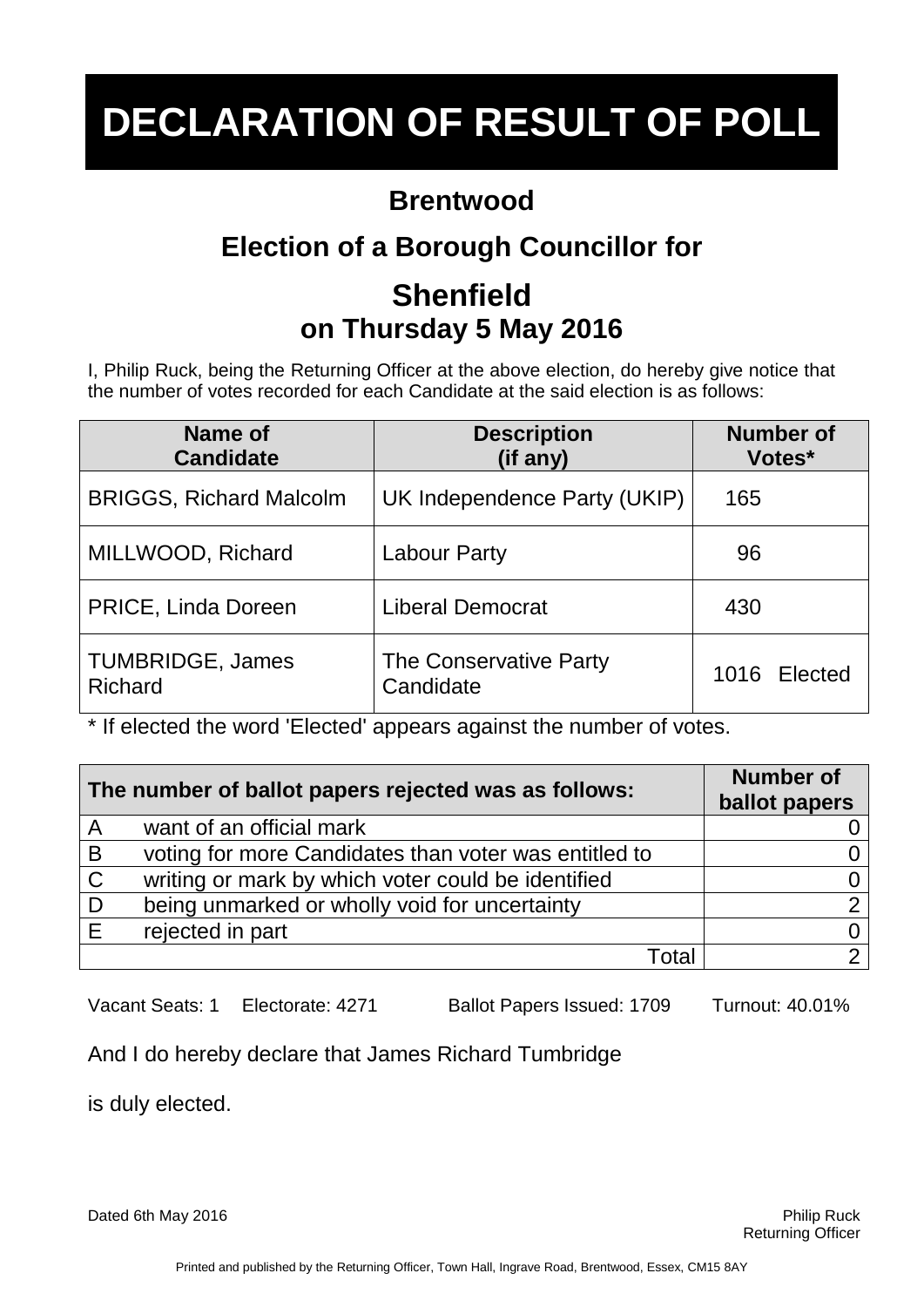#### **Brentwood**

## **Election of Borough Councillors for**

## **Tipps Cross on Thursday 5 May 2016**

I, Philip Ruck, being the Returning Officer at the above election, do hereby give notice that the number of votes recorded for each Candidate at the said election is as follows:

| Name of<br><b>Candidate</b>            | <b>Description</b><br>(if any)      | <b>Number of</b><br>Votes* |
|----------------------------------------|-------------------------------------|----------------------------|
| <b>COWLEY, Gordon William</b><br>Frank | The Conservative Party<br>Candidate | 355                        |
| <b>KEEBLE, Roger Charles</b>           |                                     | Elected<br>687             |
| MIDDLEHURST, Aimi Jane                 | <b>Conservative Party Candidate</b> | Elected<br>498             |
| <b>THOMAS, Tracey Suzanne</b>          |                                     | 280                        |
| <b>WATTS, Eric James</b>               | <b>Labour Party</b>                 | 53                         |
| <b>WIGRAM, Michele Anne</b>            | Labour Party                        | 65                         |

\* If elected the word 'Elected' appears against the number of votes.

| The number of ballot papers rejected was as follows: |                                                       | <b>Number of</b><br>ballot papers |
|------------------------------------------------------|-------------------------------------------------------|-----------------------------------|
| A                                                    | want of an official mark                              |                                   |
| B                                                    | voting for more Candidates than voter was entitled to |                                   |
| $\overline{C}$                                       | writing or mark by which voter could be identified    |                                   |
| ∣D                                                   | being unmarked or wholly void for uncertainty         | 5                                 |
| E                                                    | rejected in part                                      |                                   |
|                                                      | Total                                                 | 5                                 |

Vacant Seats: 2 Electorate: 3168 Ballot Papers Issued: 1156 Turnout: 36.49%

And I do hereby declare that Roger Charles Keeble and Aimi Jane Middlehurst are duly elected.